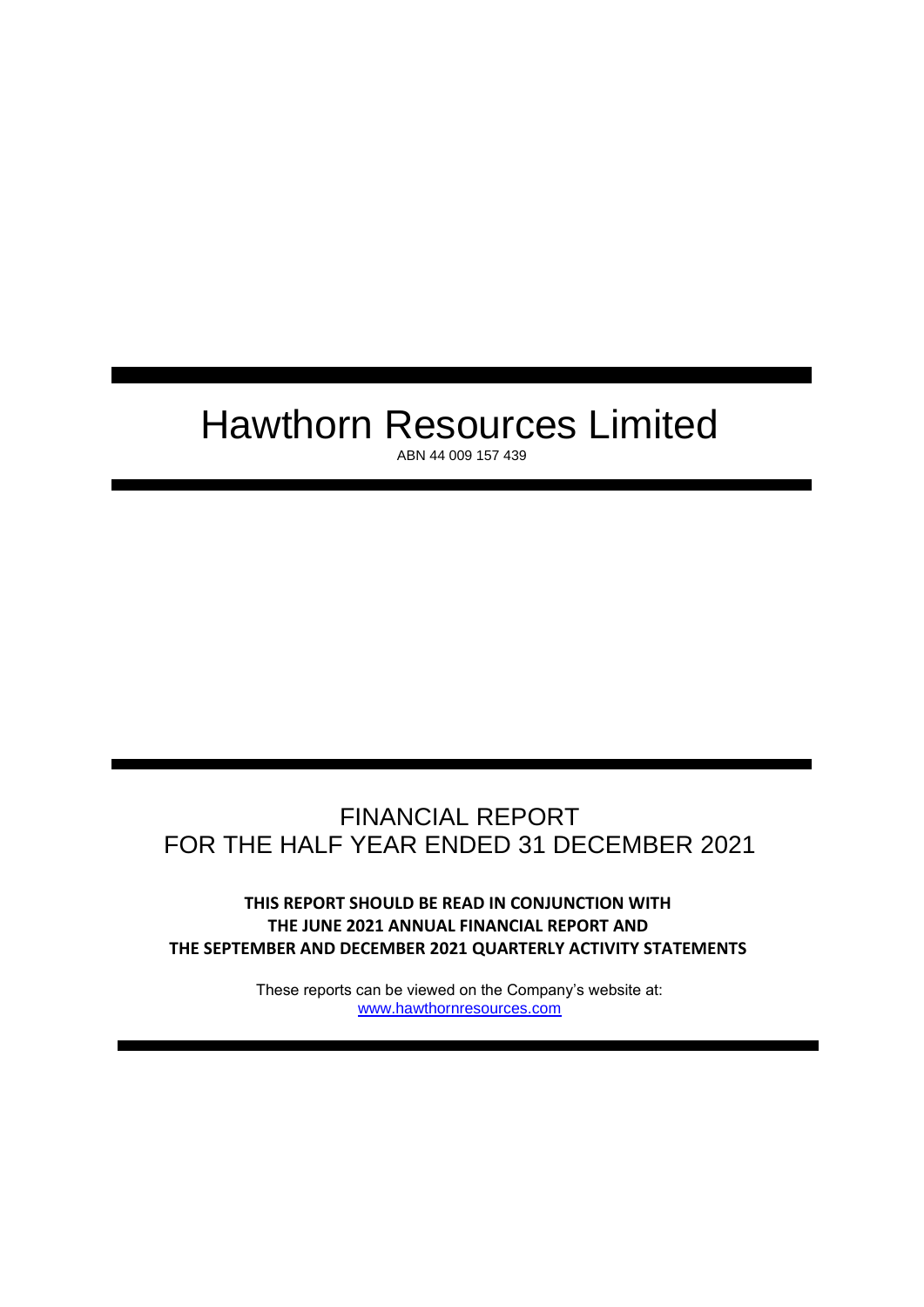# Hawthorn Resources Limited Table of Contents

| 1              | <b>Corporate Directory</b>             | 3  |
|----------------|----------------------------------------|----|
| $\overline{2}$ | Directors' Report                      | 4  |
| 3              | Auditor's Independence Declaration     | 7  |
| 4              | <b>Financial Statements</b>            | 8  |
| 5              | Statement of Profit or Loss and Other  |    |
|                | Comprehensive Income                   | 9  |
| 6              | <b>Statement of Financial Position</b> | 10 |
| $\overline{7}$ | <b>Statement of Cash Flows</b>         | 11 |
| 8              | Statement of Changes in Equity         | 12 |
| 9              | Notes to the Financial Statements      | 13 |
| 10             | Directors' Declaration                 | 16 |
| 11             | Independent Auditor's Review Report    | 17 |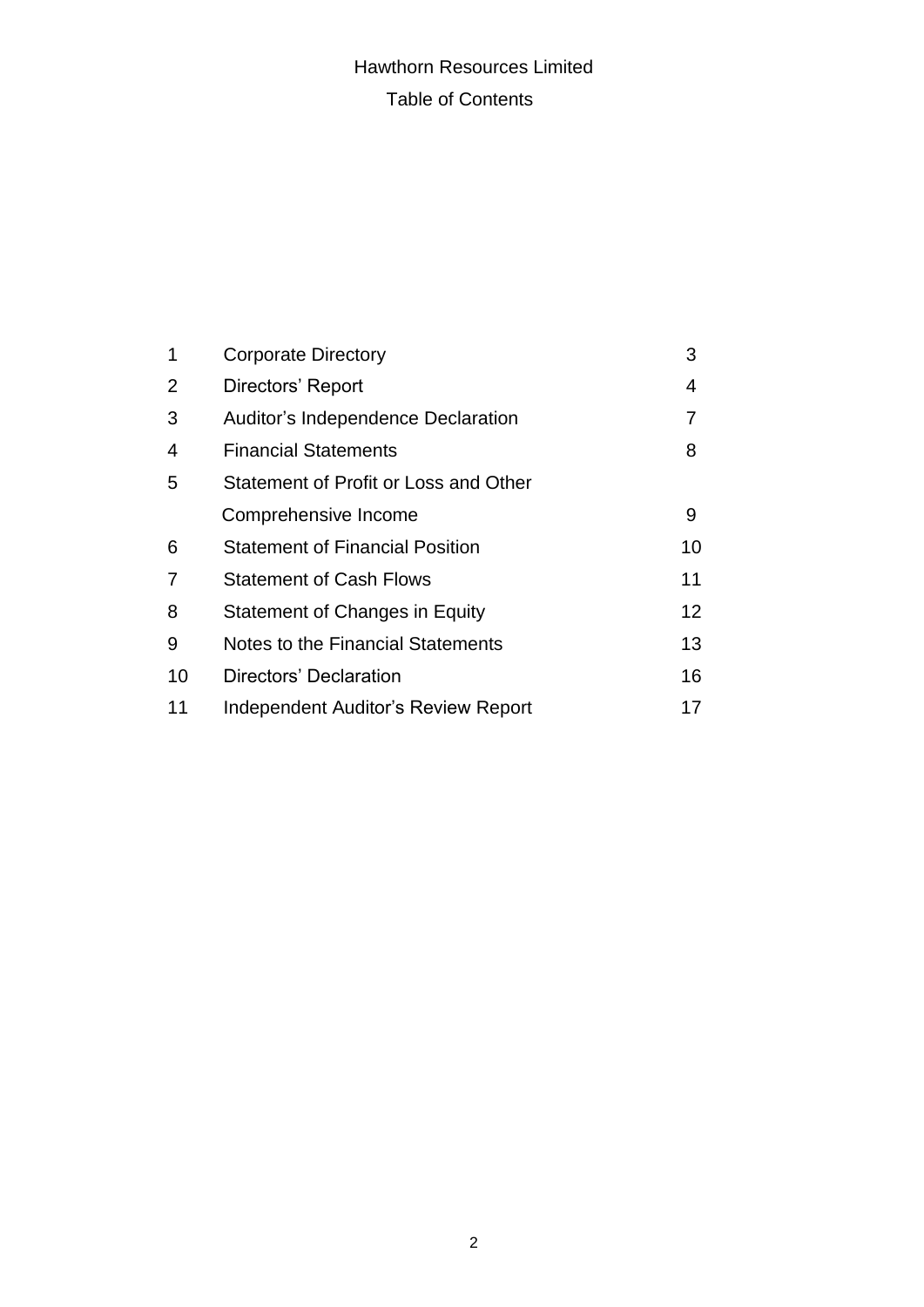# Hawthorn Resources Limited

### Corporate Directory

### **Directors**

Yijie Li (Chairman and Non-Executive Director) Mark G Kerr (Managing Director and CEO) David S Tyrwhitt (Non-Executive Director) Yongzhong Liao (Non-Executive Director) Zhensheng Liu (Non-Executive Director) Brian Thornton (Non-Executive Director)

### **Company Secretary**

Glenn Fowles

### **Mines Operations Manager**

William Lloyd

### **Chief Financial Officer**

Tony Amato

## **Registered Office and Domicile**

Level 2, 90 William Street, Melbourne, Victoria 3000 Australia Telephone: +61 3 9605 5901 E-mail: [info@hawthornresources.com](mailto:info@hawthornresources.com) Internet: [http://www.hawthornresources.com](http://www.hawthornresources.com/)

### **Legal Form**

A public company - Liability Limited by Shares

# **Country of Incorporation**

Australia

## **Share Registry**

Link Market Services Ltd, Collins Square Tower Four, 727 Collins Street, Melbourne Victoria 3008, Australia Telephone: +61 1300 554 474 (toll free within Australia)

### **Auditors**

BDO Audit Pty Ltd Collins Square, Tower Four, Level 18, 727 Collins Street Melbourne VIC 3008, Australia

# **Australian Securities Exchange Listing Code**

HAW Ordinary shares

### **Bankers**

National Australia Bank Limited Level 1, 99 Bell Street Preston Victoria 3072 Australia

### **Solicitors**

Minter Ellison Lawyers Rialto Towers, 525 Collins Street Melbourne Victoria 3000, Australia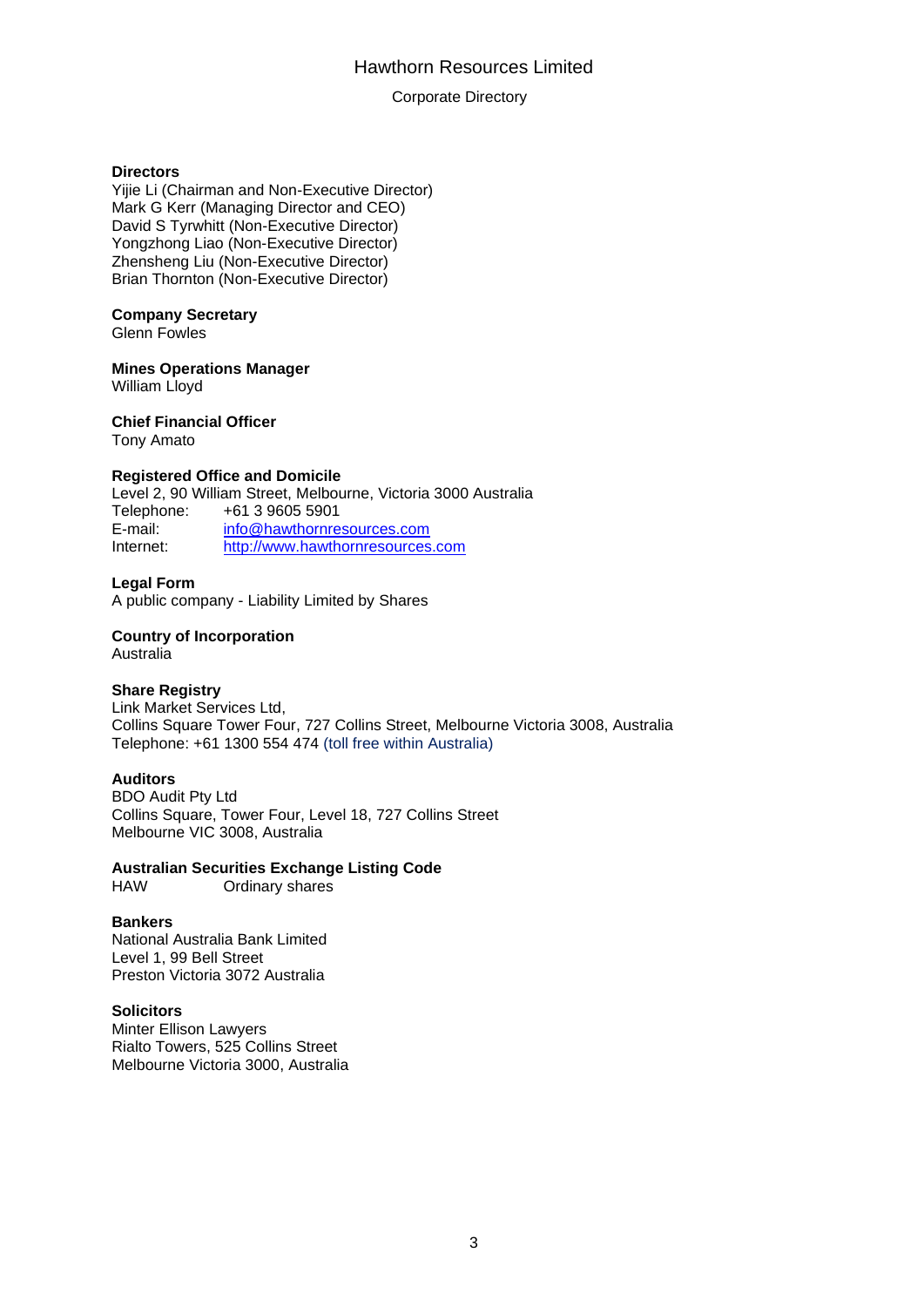# Hawthorn Resources Limited Directors' Report

The Directors of Hawthorn Resources Limited present their report for the half year ended 31 December 2021.

### **1 DIRECTORATE**

The Directors of the Company in office since 1 July 2021 and up to the date of this Report are:

Mr Yijie Li Chairman and Non-Executive Director Mr Mark G. Kerr Managing Director and CEO<br>
Dr David S Tyrwhitt Managing Director and CEO Dr David S Tyrwhitt<br>
Mon-Executive Director<br>
Mon-Executive Director<br>
Non-Executive Director Non-Executive Director Mr Zhensheng Liu Non-Executive Director Mr Brian Thornton Non-Executive Director

### **2 REVIEW AND RESULTS OF OPERATIONS**

### **2.1 Objectives**

The Company's objective is to increase shareholder wealth through successful exploration and mining development activities whilst providing a safe workplace and ensuring best practice in relation to its environmental obligations.

### **2.2 Results**

During the half year the Company recorded revenues of \$5,705 (2020: \$79,786) and generated a consolidated total comprehensive loss from contributing operations of \$1,064,785 for the half-year ended 31 December 2021 (2020: loss of \$1,776,378).

### *Statement of Profit or Loss and Other Comprehensive Income*

Consolidated comprehensive loss for the half year amounted to \$1,064,785 (2020: \$1,776,378 loss). Mine costs expensed for the half year amounted to \$153,199 (2020: \$Nil). Exploration and evaluation expenditure written off during the half year amounted to \$373,058 (2020: \$1,236,114).

#### *Statement of Financial Position*

At 31 December 2021, the consolidated entity had cash and cash equivalents on hand of \$10,624,938 (30 June 2021: \$12,115,231) and trade and other receivables of \$131,401 (30 June 2021: \$61,956), with net current assets of \$8,306,895 (30 June 2021: \$9,624,451). Total net assets amount to \$12,219,149 (30 June 2021 \$13,283,934), including exploration and evaluation assets of \$3,714,346 (30 June 2021: \$3,461,575).

### *Cash Flow*

During the half-year, the consolidated entity's cash and cash equivalents decreased by \$1,490,293 (31 December 2020: \$16,096,965) with operations expenditure of \$861,588 (2020: \$704,153). Payments for exploration and development expenditure amounted to \$628,705 (2020: \$1,629,825).

### **2.3 Corporate Activities**

### *Funding*

#### *Issued Securities*

*2.3.1 ASX Quoted Ordinary fully paid shares:*

As at 31 December 2021, and as at the date of this report, the number of ordinary shares on issue is represented by 333,515,613 ordinary fully paid shares (30 June 2021: 333,515,613).

### *2.3.2 Non-Quoted Performance Rights*

As at 31 December 2021 and as at the date of this report the number of Performance Rights subject to achievement of performance milestones is NIL (30 June 2021: NIL).

### *Net Asset Backing per Share*

As at 31 December the Net Asset Backing per one ordinary fully paid share:

| December 2021 | \$0.0366 |  |
|---------------|----------|--|
| June 2021     | \$0.0398 |  |

### **2.4 Dividends**

The Company has not paid a dividend during the period nor has proposed a dividend.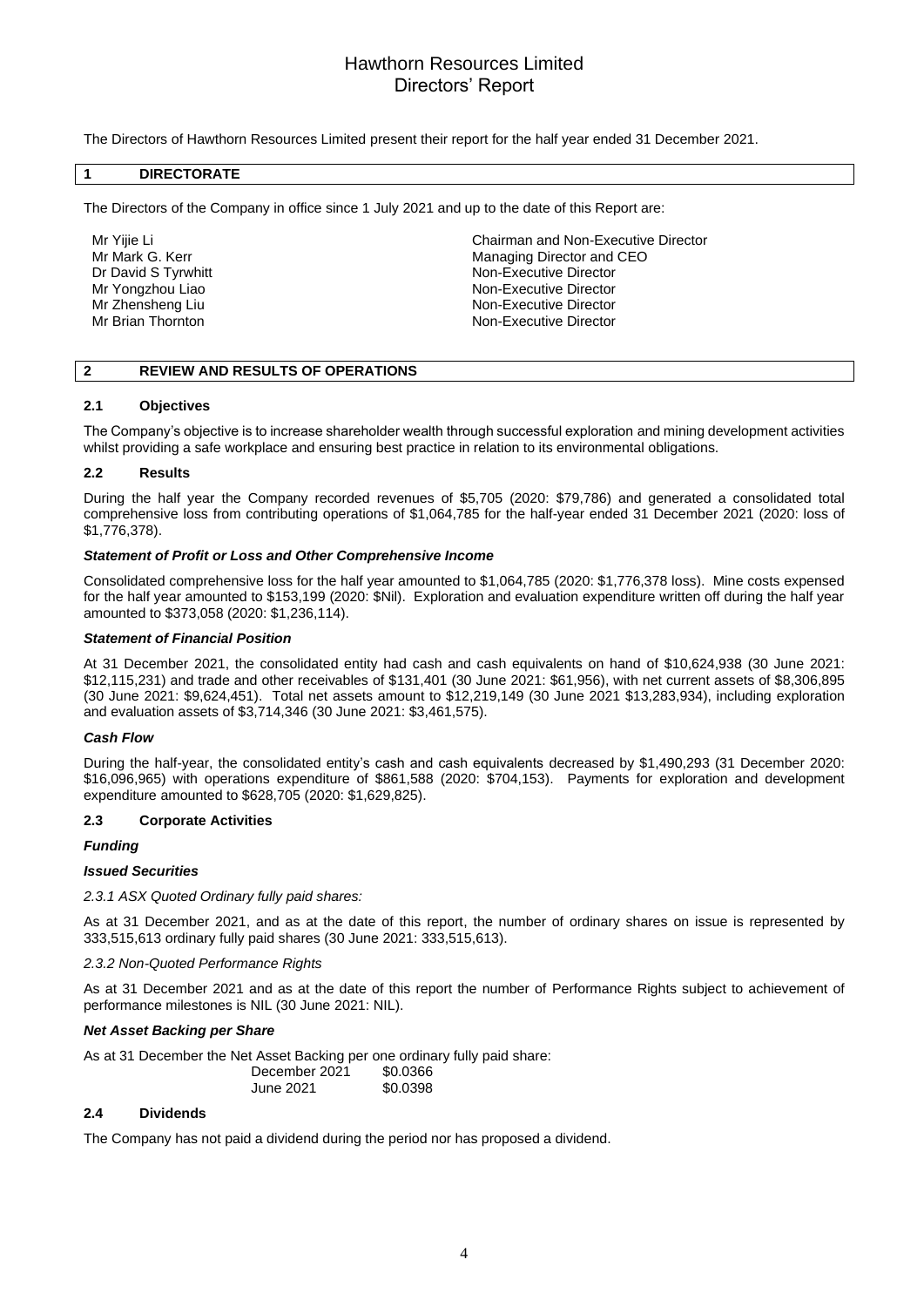# Hawthorn Resources Limited Directors' Report

### **2.5 Earnings per Share**

|                                     | Dec 2021   | Dec 2020      |
|-------------------------------------|------------|---------------|
| Basic (loss) / earnings per share   | (S0.00306) | (S0.00534)    |
| Diluted (loss) / earnings per share | (S0.00306) | $(\$0.00534)$ |

### **2.6 Exploration and Mining Operations**

The Company provided updates and information about its exploration and mining operations that have occurred during the half-year ended 31 December 2021 by way of ASX releases on the following dates:

- o 30 July 2021 Edjudina drilling update Tenement M 31 481
- o 8 September 2021 Market Update Trouser Legs Mining JV
- o 1 November 2021 September 2021 Quarterly Activities Reports
- o 15 November 2021 Hancock to earn in to the Mt Bevan project
- o 31 January 2021 HAW December 2021 Quarterly Report

Other than the information contained in these releases and the additional disclosure referenced in section 2.8 ("Subsequent Events") below, there is no other material information for these operations.

### **2.7 COVID-19 Pandemic**

On 30 January 2020 the World Health Organisation ("WHO") declared a Public Health Emergency of International Concern in relation to the coronavirus (COVID-19) pandemic, subsequently characterising COVID-19 as a pandemic affecting worldwide. The Australian Federal and State governments introduced legislation to help control the spread of the COVID-19 virus, impacting how work places operated. The Western Australia state government introduced a State of Emergency in March 2020, limiting movement within the state, and also between WA and other states. The Victorian state government introduced a State of Disaster placing further restrictions upon workplaces in Victoria.

Judgement has been exercised in considering the impacts that the measures undertaken to limit the impacts of the COVID-19 pandemic has had, or may have, on the Company based on known information. This consideration extends to the nature of the Company's operations, supply chain, staffing and geographic regions in which the Company operates. Other than as addressed in specific notes in this report, there does not currently appear to be either any significant impact upon the financial statements or any significant uncertainties with respect to events or conditions which may impact the Company unfavourably as at the reporting date or subsequently as a result of the Coronavirus (COVID-19) pandemic.

### **2.8 Subsequent Events**

As announced in the ASX release on 14 February 2022 entitled "Company Update", the Company Secretary, Mourice Garbutt, retired and Glenn Fowles was appointed in his position.

In addition to advising the change of Company Secretary, this release provided an update about the gold activities of the Trouser Legs Mining JV. This update noted the agreement between the JV and Golden Mile Milling to process an initial run of 50,000 tonnes of stockpiled low-grade ore at the Lakewood mill in Kalgoorlie. A parcel of 27,580 dry metric tonnes was initially processed, and a second parcel of 22,000 tonnes has recently been processed. The processed ore is expected to generate revenues for the joint venture, and it is expected to be cash flow positive.

Other than the above, there have not been any matters or circumstances, other than those referred to in the financial statements or referred to elsewhere in this Directors' Report, that have arisen since the end of the financial half-year, that have significantly affected, or may significantly affect, the operations of the consolidated entity, the results of those operations, or the state of affairs of the consolidated entity in future financial years.

### **2.9 Environmental Regulation**

The Company, as an exploration / mining entity, is subject to both State and Federal legislation – in particular the Mining Act WA 1978, as amended 2010, covering Environmental; Hydrological; Geotechnical and O H & S matters as referred to under the Act.

The Company is not aware of any material breaches of any of these environmental related regulations.

### **2.10 Health & Safety**

The Board, CEO and senior management team are committed to creating a positive environment for the health and wellbeing of the Company's employees and anyone affected by our operations, including contractors and visitors.

### **3 AUDITOR'S INDEPENDENCE DECLARATION**

The auditor's independence declaration as required under Section 307C of the *Corporations Act 2001* is attached to this Report.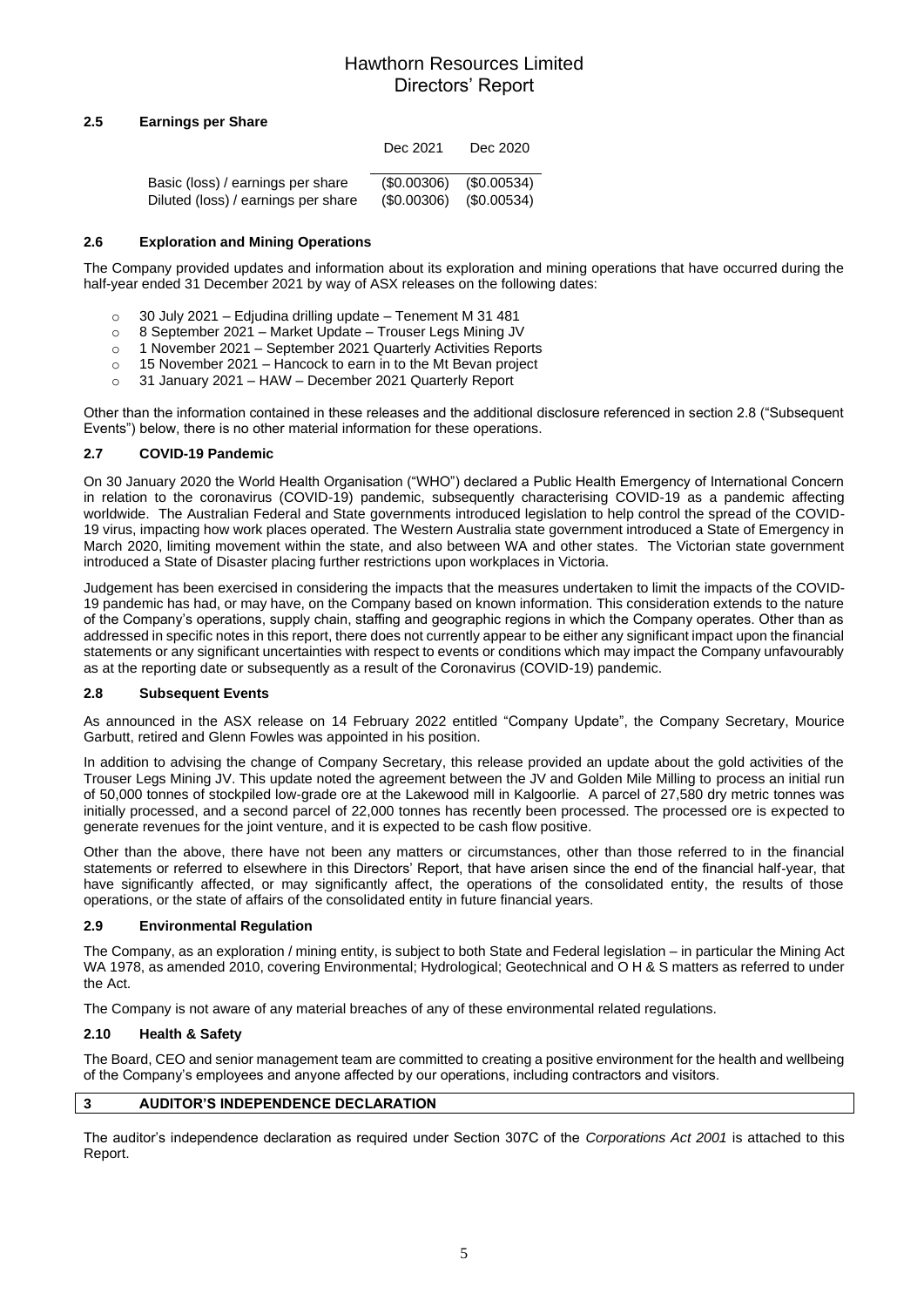# Hawthorn Resources Limited Directors' Report

Signed in accordance with a resolution of the Board of Directors at Melbourne this 15<sup>th</sup> day of March 2022.

MarkKer.

M G Kerr Managing Director and CEO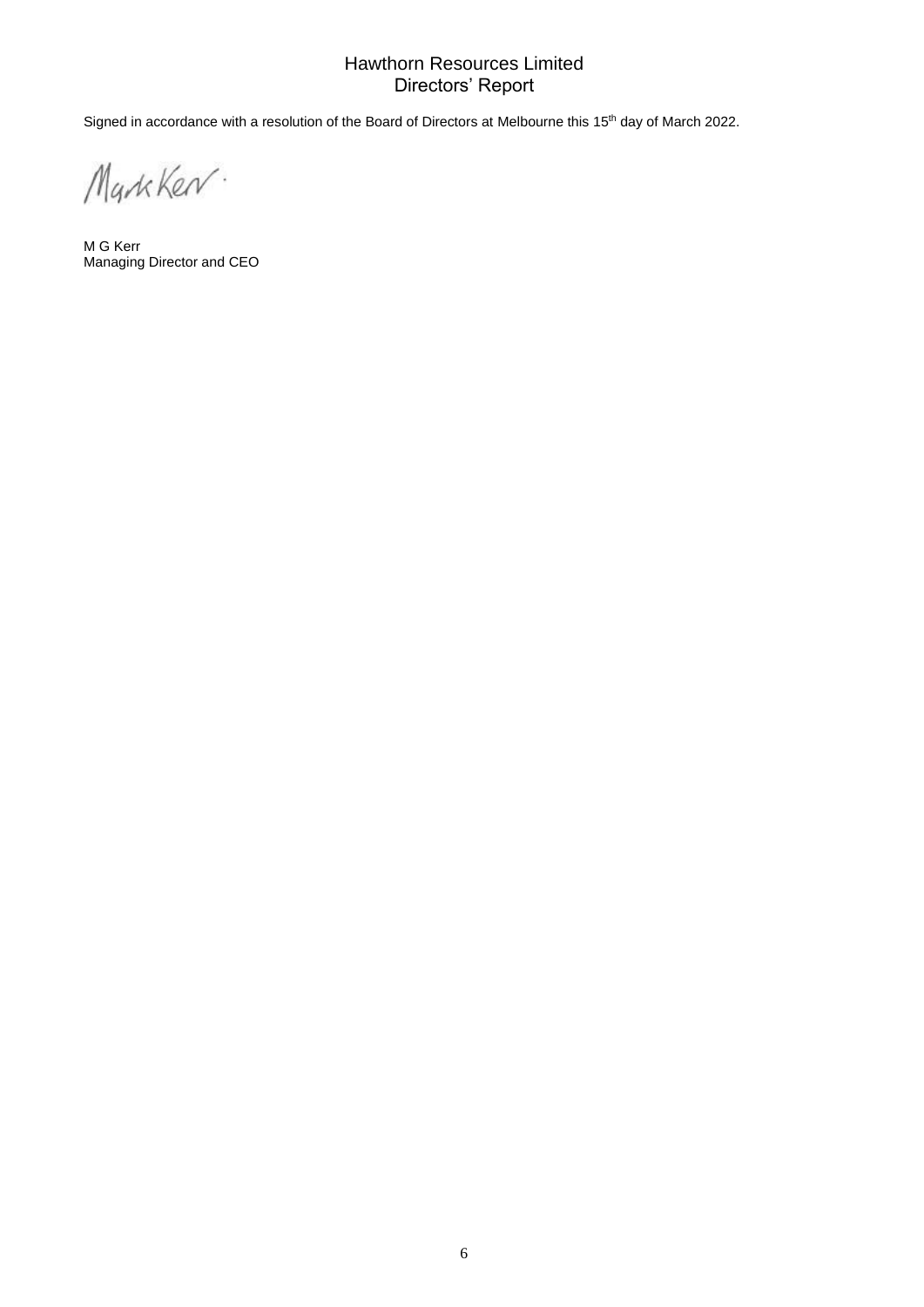

Collins Square, Tower Four Level 18, 727 Collins Street Melbourne VIC 3008 GPO Box 5099 Melbourne VIC 3001 Australia

# **DECLARATION OF INDEPENDENCE BY JAMES MOONEY TO THE DIRECTORS OF HAWTHORN RESOURCES LIMITED**

As lead auditor for the review of Hawthorn Resources Limited for the half-year ended 31 December 2021, I declare that, to the best of my knowledge and belief, there have been:

- 1. No contraventions of the auditor independence requirements of the *Corporations Act 2001* in relation to the review; and
- 2. No contraventions of any applicable code of professional conduct in relation to the review.

This declaration is in respect of Hawthorn Resources Limited and the entities it controlled during the period.

ary

**James Mooney Director**

**BDO Audit Pty Ltd**

Melbourne, 15 March 2022

BDO Audit Pty Ltd ABN 33 134 022 870 is a member of a national association of independent entities which are all members of BDO Australia Ltd ABN 77 050<br>110 275, an Australian company limited by guarantee. BDO Audit Pty Lt by guarantee, and form part of the international BDO network of independent member firms. Liability limited by a scheme approved under Professional Standards Legislation.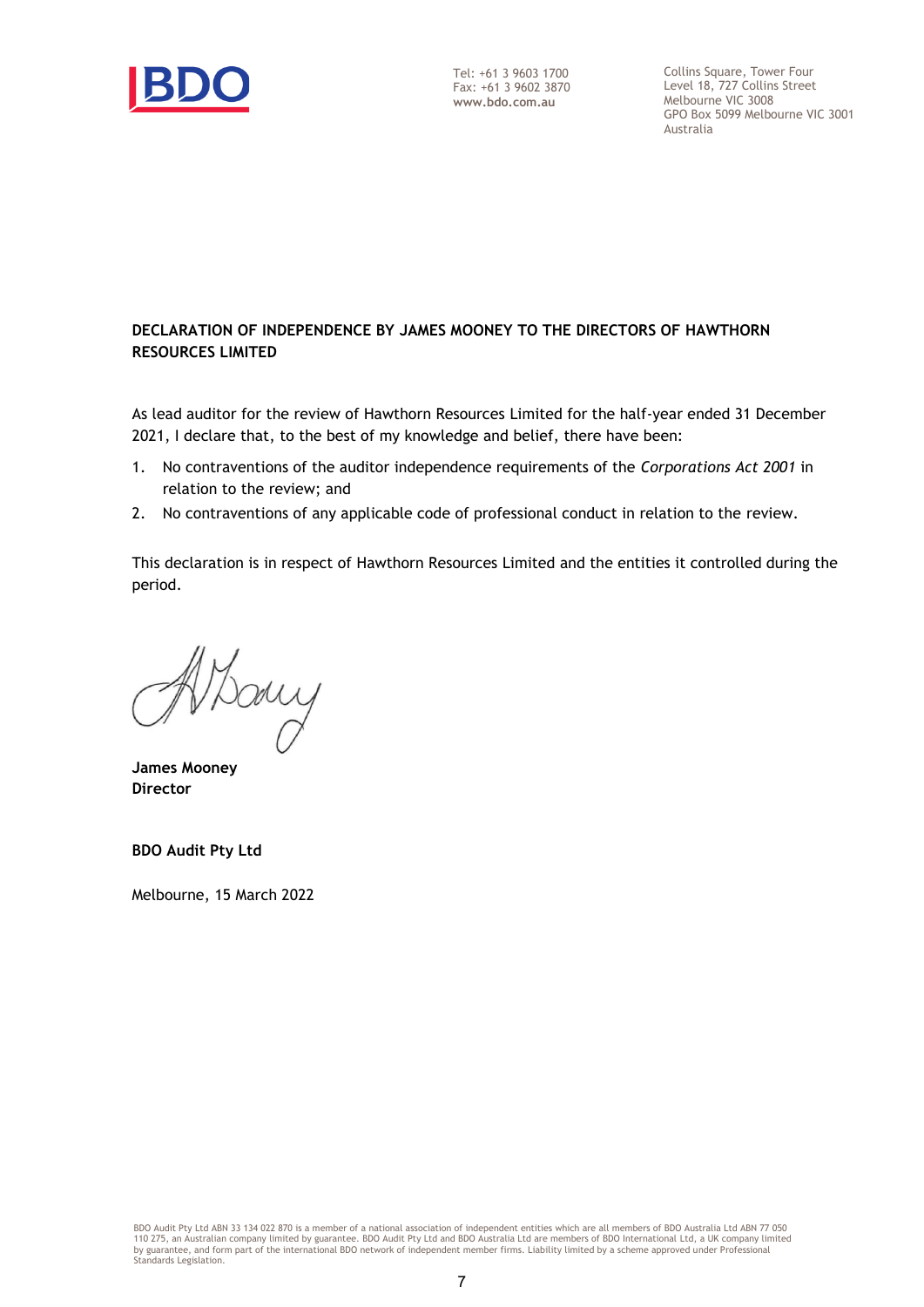# Hawthorn Resources Limited

ABN 44 009 157 439

# **FINANCIAL REPORT TO SHAREHOLDERS FOR THE HALF YEAR ENDED 31 DECEMBER 2021**

THIS REPORT SHOULD BE READ IN CONJUNCTION WITH THE 2021 ANNUAL FINANCIAL REPORT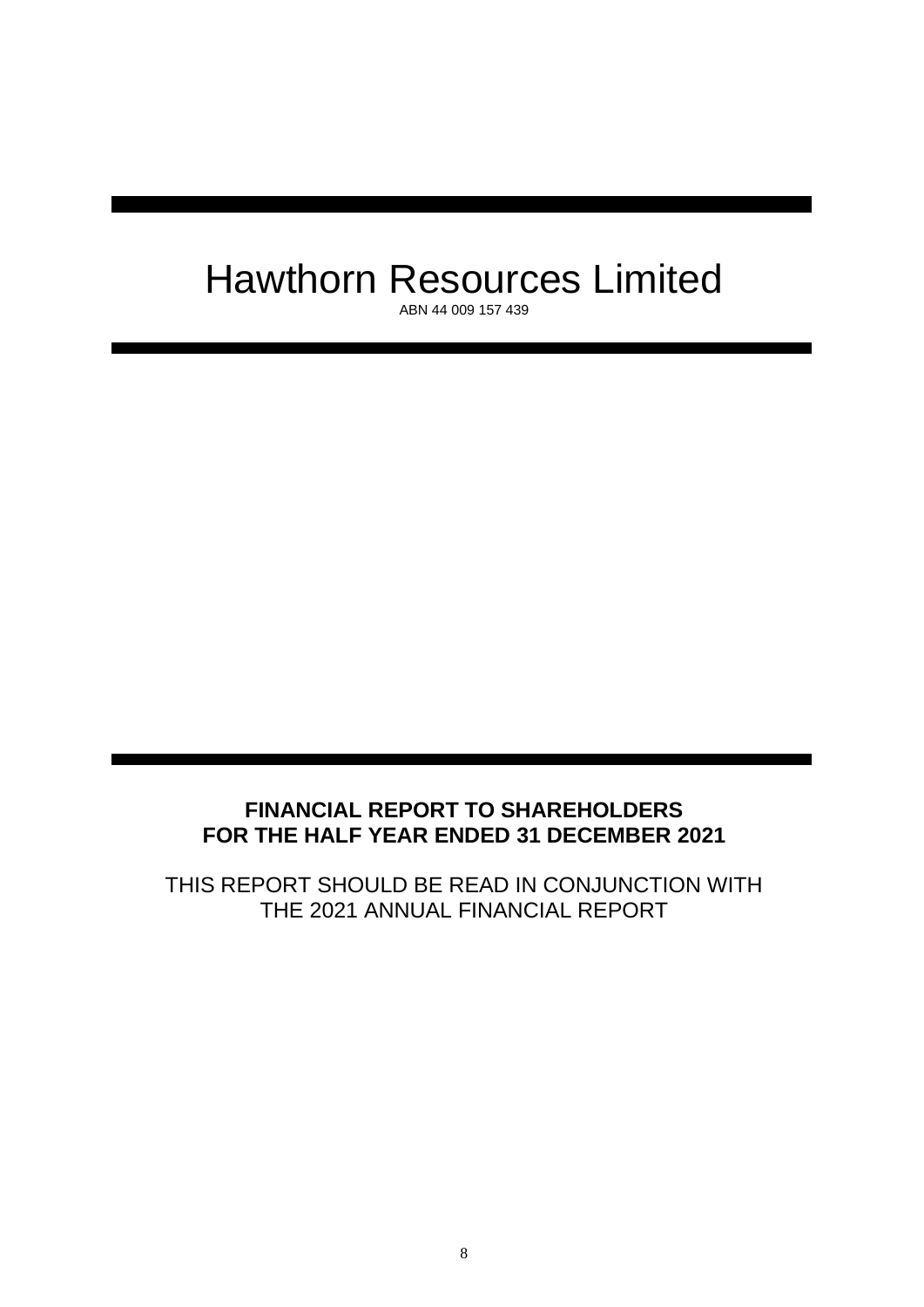# Hawthorn Resources Limited Statement of Profit or Loss and Other Comprehensive Income For the Half-Year Ended 31 December 2021

|                                                                                                                                                 |                | <b>Consolidated</b>                                  |                                                      |
|-------------------------------------------------------------------------------------------------------------------------------------------------|----------------|------------------------------------------------------|------------------------------------------------------|
|                                                                                                                                                 | <b>Note</b>    | 31 Dec 2021<br>\$                                    | 31 Dec 2020<br>\$                                    |
| Revenue                                                                                                                                         | 3(a)           | 5,705                                                | 79,786                                               |
| Exploration expenditure impaired<br>Exploration expenditure expensed<br>Mining costs expensed<br>Administration expense<br>Depreciation expense |                | (239, 117)<br>(133, 941)<br>(153, 199)<br>(544, 233) | (1, 151, 183)<br>(84, 931)<br>(618, 880)<br>(1, 170) |
| Loss before income tax                                                                                                                          |                | (1,064,785)                                          | (1,776,378)                                          |
| Income tax expense                                                                                                                              |                |                                                      |                                                      |
| Loss for the period from continuing operations after<br>income tax                                                                              |                | (1,064,785)                                          | (1,776,378)                                          |
| Other comprehensive income                                                                                                                      |                |                                                      |                                                      |
| Other comprehensive income for the period, net of<br>tax                                                                                        |                |                                                      |                                                      |
| Total comprehensive loss for the period                                                                                                         |                | (1,064,785)                                          | (1,776,378)                                          |
| Total comprehensive loss for the period is attributable to:<br>Owners of Hawthorn Resources Limited<br>Non-controlling interest                 |                | (1,019,415)<br>(45, 370)<br>(1,064,785)              | (1,780,221)<br>3,843<br>(1,776,378)                  |
| <b>Earnings per share</b>                                                                                                                       |                | Cents                                                | Cents                                                |
| Basic loss per share for the period attributable to ordinary<br>equity holders                                                                  | 7              | (0.306)                                              | (0.534)                                              |
| Diluted loss per share for the period attributable to<br>ordinary equity holders                                                                | $\overline{7}$ | (0.306)                                              | (0.534)                                              |

The statement of profit or loss and other comprehensive income is to be read in conjunction with the accompanying notes to the financial statements.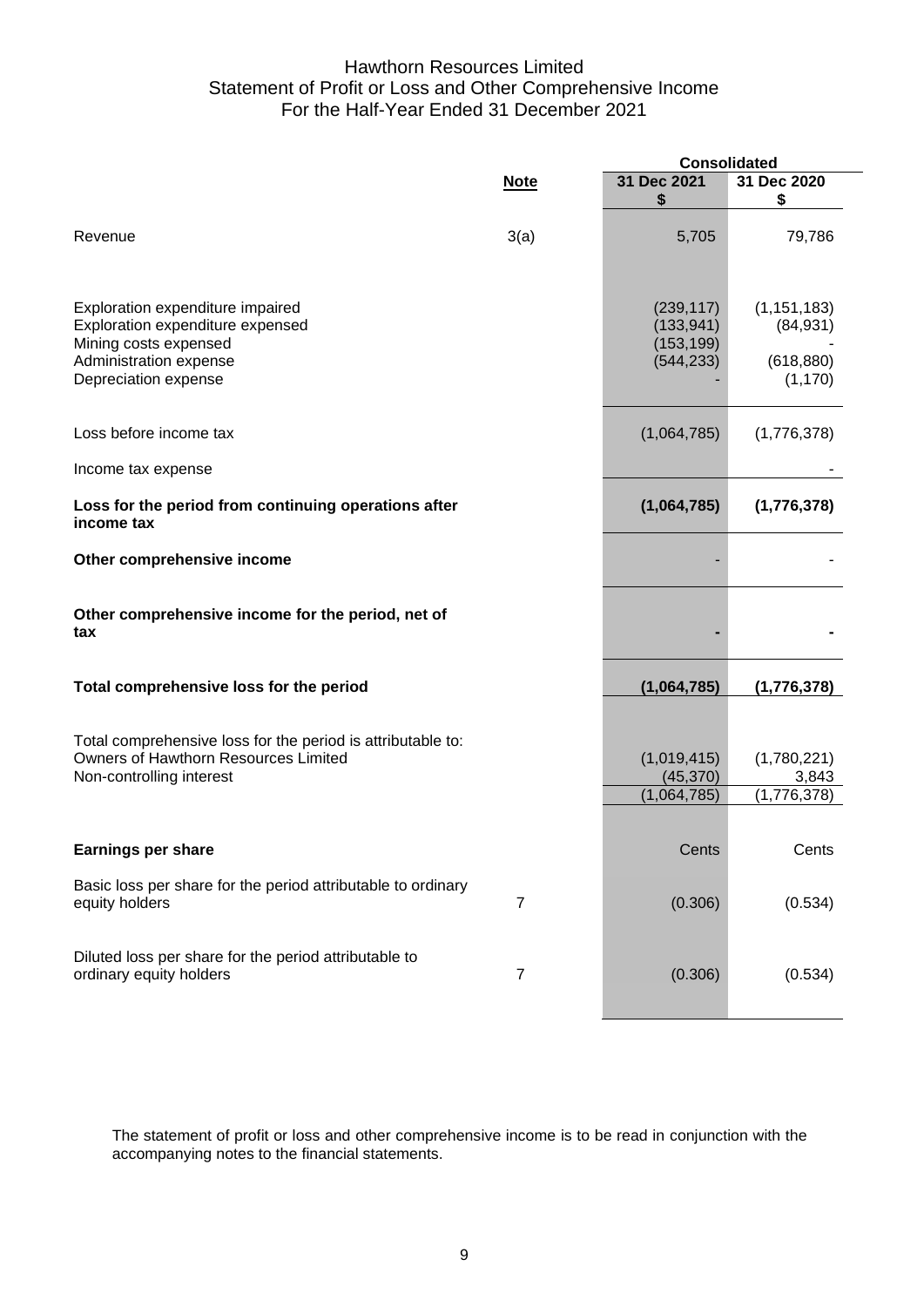# Hawthorn Resources Limited Statement of Financial Position as at 31 December 2021

|                                                                         |             | <b>Consolidated</b>             |                            |  |  |
|-------------------------------------------------------------------------|-------------|---------------------------------|----------------------------|--|--|
|                                                                         | <b>Note</b> | 31 Dec 2021                     | 30 Jun 2021                |  |  |
| <b>ASSETS</b>                                                           |             | \$                              | \$                         |  |  |
| <b>Current Assets</b>                                                   |             |                                 |                            |  |  |
| Cash and cash equivalents<br>Trade and other receivables<br>Prepayments |             | 10,624,938<br>131,401<br>47,643 | 12,115,231<br>61,956       |  |  |
| <b>Total Current Assets</b>                                             |             | 10,803,982                      | 12,177,187                 |  |  |
| <b>Non-Current Assets</b>                                               |             |                                 |                            |  |  |
| Other financial assets<br><b>Exploration expenditure</b>                | 4           | 197,908<br>3,714,346            | 197,908<br>3,461,575       |  |  |
| <b>Total Non-Current Assets</b>                                         |             | 3,912,254                       | 3,659,483                  |  |  |
| <b>TOTAL ASSETS</b>                                                     |             | 14,716,236                      | 15,836,670                 |  |  |
| <b>LIABILITIES</b>                                                      |             |                                 |                            |  |  |
| <b>Current Liabilities</b>                                              |             |                                 |                            |  |  |
| Trade and other payables<br>Provisions                                  |             | 908,845<br>1,588,242            | 909,815<br>1,642,921       |  |  |
| <b>Total Current Liabilities</b>                                        |             | 2,497,087                       | 2,552,736                  |  |  |
| <b>TOTAL LIABILITIES</b>                                                |             | 2,497,087                       | 2,552,736                  |  |  |
| <b>NET ASSETS</b>                                                       |             | 12,219,149                      | 13,283,934                 |  |  |
| <b>EQUITY</b>                                                           |             |                                 |                            |  |  |
| Contributed equity<br><b>Accumulated losses</b>                         | 5           | 54,084,505<br>(41, 819, 986)    | 54,084,505<br>(40,800,571) |  |  |
| Equity attributable to owners of Hawthorn Resources Limited             |             | 12,264,519                      | 13,283,934                 |  |  |
| Non-controlling interest                                                |             | (45, 370)                       |                            |  |  |
| <b>TOTAL EQUITY</b>                                                     |             | 12,219,149                      | 13,283,934                 |  |  |

The statement of financial position is to be read in conjunction with the accompanying notes to the financial statements.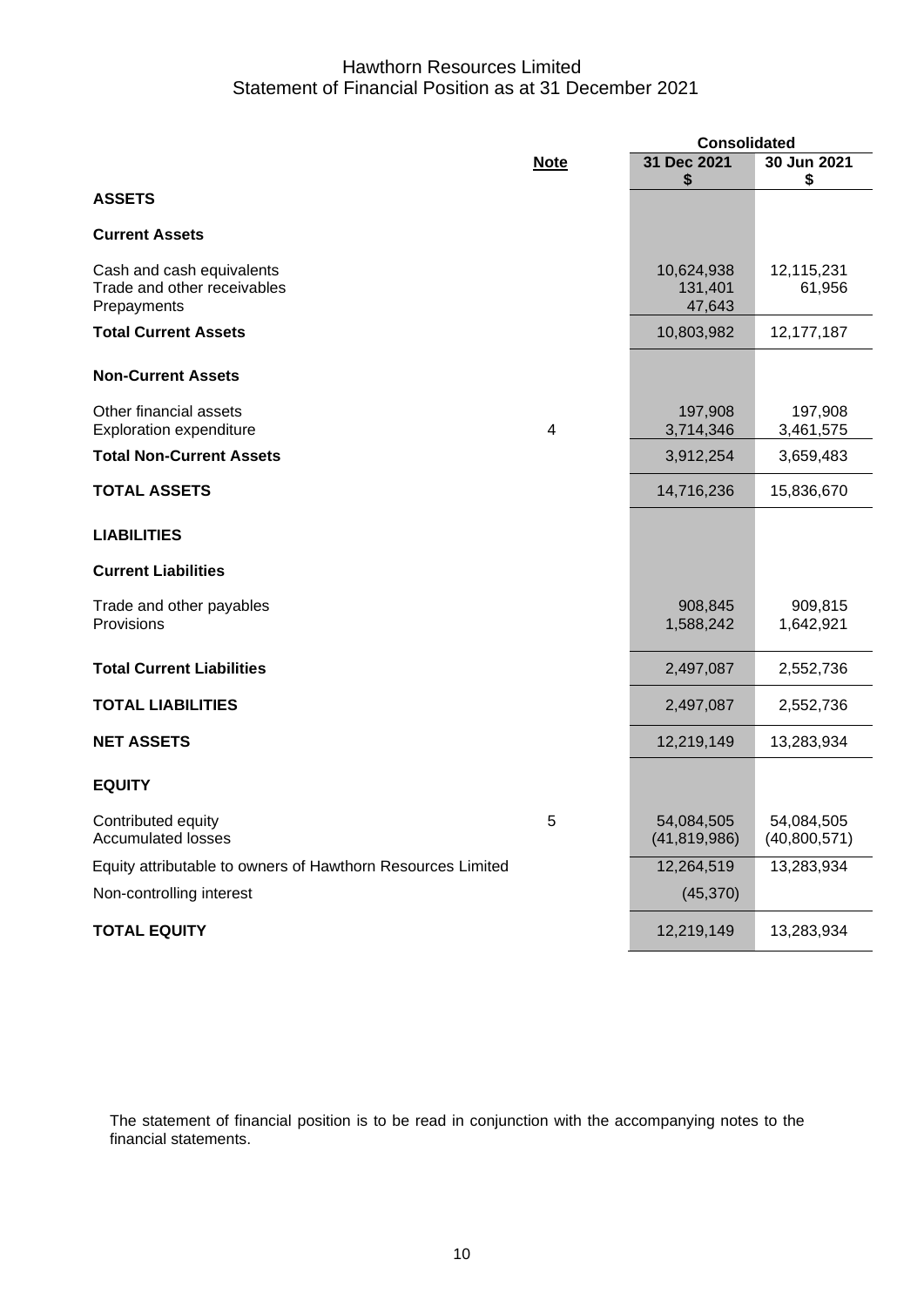# Hawthorn Resources Limited Statement of Cash Flows for the Half-Year Ended 31 December 2021

|                                                                                                                 | <b>Consolidated</b> |                                            |
|-----------------------------------------------------------------------------------------------------------------|---------------------|--------------------------------------------|
|                                                                                                                 | 31 Dec 2021         | 31 Dec 2020                                |
|                                                                                                                 | \$                  | \$                                         |
| <b>Cash flows from operating activities</b>                                                                     |                     |                                            |
| Receipts from customers<br>Government grant income<br>Payments in the course of operations<br>Interest received | (867, 293)<br>5,705 | 37,100<br>(861, 129)<br>119,876            |
| Net cash used in operating activities                                                                           | (861, 588)          | (704, 153)                                 |
| <b>Cash flows from investing activities</b>                                                                     |                     |                                            |
| Payments for exploration expenditure<br>Payments for investments                                                | (628, 705)          | (1,629,825)<br>(84, 818)                   |
| Net cash used in investing activities                                                                           | (628, 705)          | (1,714,643)                                |
| <b>Cash flows from financing activities</b>                                                                     |                     |                                            |
| Return of capital to shareholders<br>Dividend paid<br>Profit distribution                                       |                     | (8, 234, 809)<br>(5,265,190)<br>(178, 170) |
| Net cash used in financing activities                                                                           |                     | (13,678,169)                               |
| Net decrease in cash and cash equivalents                                                                       | (1,490,293)         | (16,096,965)                               |
| Cash and cash equivalents at beginning of period                                                                | 12,115,231          | 28,987,487                                 |
| Cash and cash equivalents at end of period                                                                      | 10,624,938          | 12,890,522                                 |

The statement of cash flows is to be read in conjunction with the accompanying notes to the financial statements.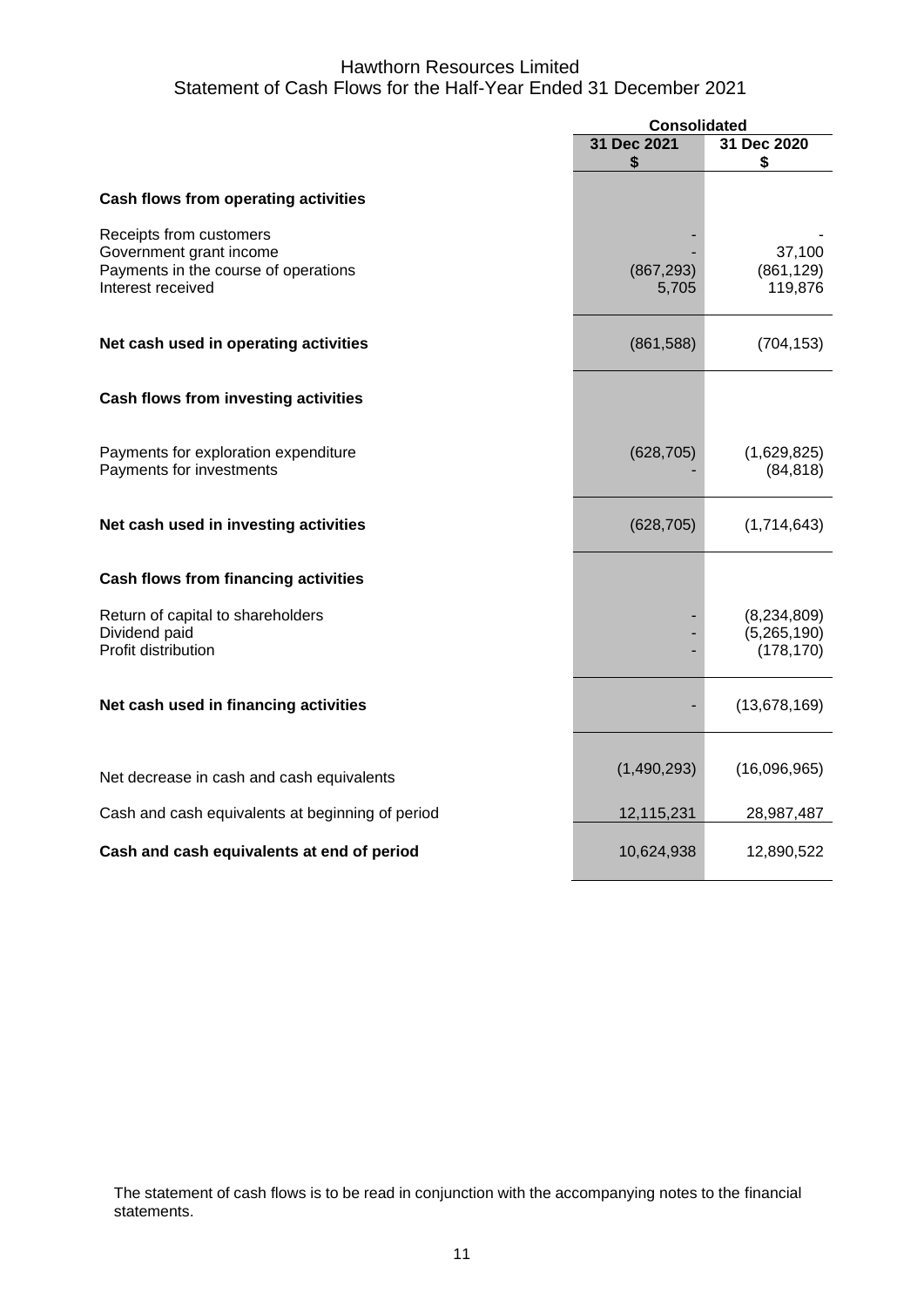# Hawthorn Resources Limited Statement of Changes in Equity for the Half-Year Ended 31 December 2021

|                                                              | <b>Contributed</b><br><b>Equity</b> | <b>Accumulated</b><br><b>Losses</b> | Non-<br>controlling<br>interest | <b>Total</b><br><b>Equity</b> |
|--------------------------------------------------------------|-------------------------------------|-------------------------------------|---------------------------------|-------------------------------|
|                                                              | \$                                  | \$                                  | \$                              | \$                            |
| <b>CONSOLIDATED</b>                                          |                                     |                                     |                                 |                               |
| At 1 July 2020                                               | 62,319,314                          | (33,874,948)                        | 282,948                         | 28,727,314                    |
| Profit for the period after income tax<br>expense - restated |                                     | (1,780,221)                         | 3,843                           | (1,776,378)                   |
| Other comprehensive income for the<br>period, net of tax     | $\overline{\phantom{a}}$            |                                     |                                 |                               |
| Total comprehensive income for<br>the year                   |                                     | (1,780,221)                         | 3,843                           | (1,776,378)                   |
| Transactions with owners in their<br>capacity as owners      |                                     |                                     |                                 |                               |
| Repayment of capital                                         | (8,234,809)                         |                                     |                                 | (8, 234, 809)                 |
| Dividend paid                                                |                                     | (5,265,190)                         |                                 | (5,265,190)                   |
| Allocation of exploration expenditure                        |                                     |                                     | (108, 621)                      | (108, 621)                    |
| Joint venture profit distribution                            |                                     |                                     | (178, 170)                      | (178, 170)                    |
|                                                              |                                     |                                     |                                 |                               |
| At 31 December 2020                                          | 54,084,505                          | (40, 920, 359)                      |                                 | 13,164,146                    |
| At 1 July 2021                                               | 54,084,505                          | (40,800,571)                        |                                 | 13,283,934                    |
| Loss for the period after income tax<br>expense              |                                     | (1,019,415)                         | (45, 370)                       | (1,064,785)                   |
| Other comprehensive income for the<br>period, net of tax     |                                     |                                     |                                 |                               |
| Total comprehensive income for<br>the year                   |                                     | (1,019,415)                         | (45, 370)                       | (1,064,785)                   |
| Transactions with owners in their<br>capacity as owners      |                                     |                                     |                                 |                               |
| At 31 December 2021                                          | 54,084,505                          | (41, 819, 986)                      | (45, 370)                       | 12,219,149                    |
|                                                              |                                     |                                     |                                 |                               |

The statement of changes in equity is to be read in conjunction with the accompanying notes to the financial statements.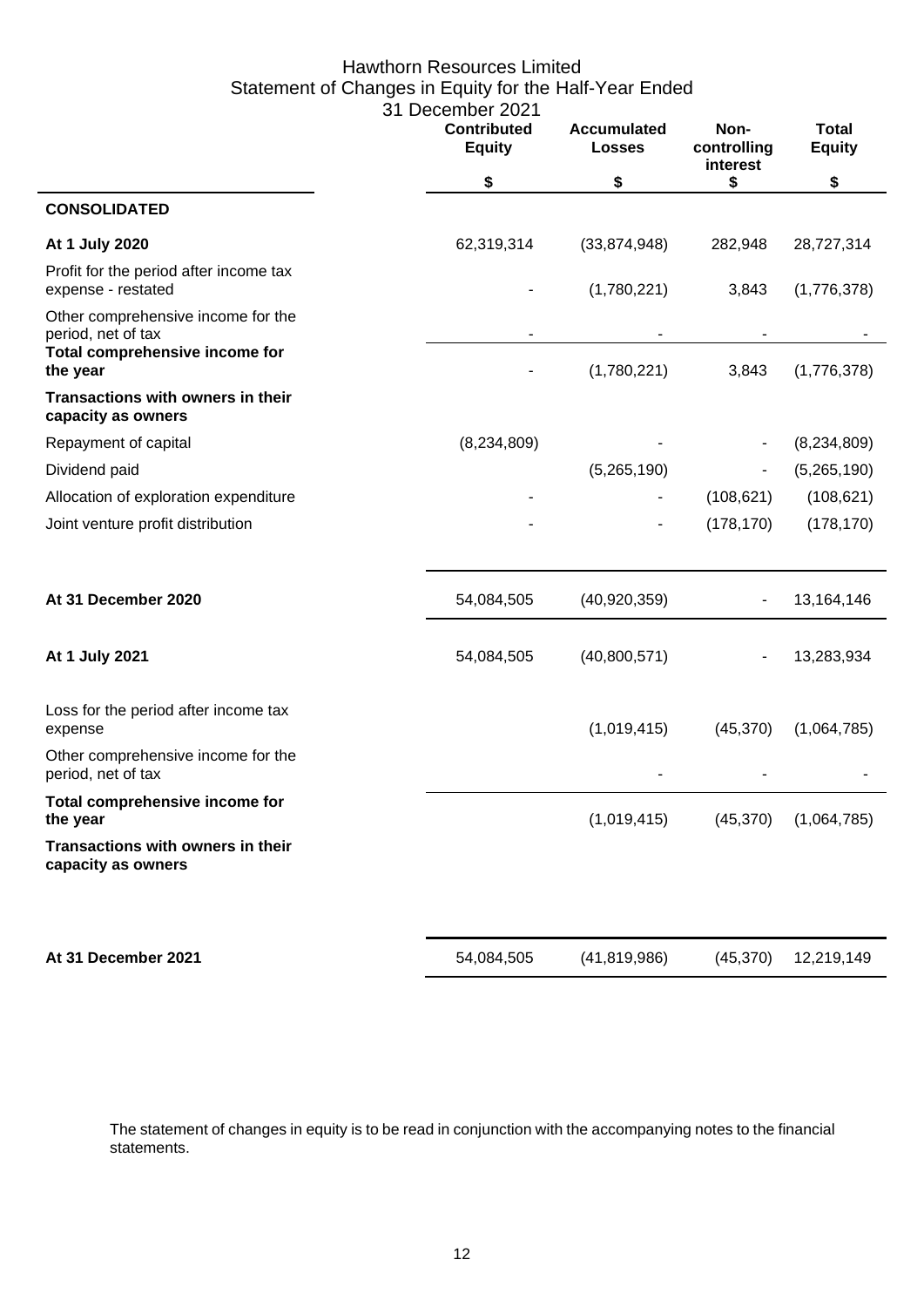# **1. BASIS OF PREPARATION OF FINANCIAL STATEMENTS**

### **(a) Reporting Entity**

Hawthorn Resources Limited (the "Company") is a company domiciled in Australia. This financial report as at, and for the half-year ended, 31 December 2021 is for the consolidated entity which consists of Hawthorn Resources Limited and its controlled entities.

### **(b) Basis of Preparation**

The half-year financial report is a general purpose financial report for the half-year ended 31 December 2021, which has been prepared in accordance with the requirements of the *Corporations Act 2001* and Australian Accounting Standard AASB 134 "Interim Financial Reporting".

The half-year financial report does not include all the information required for a full annual financial report and therefore cannot be expected to provide as full an understanding of the financial performance, financial position and financing and investing activities of the consolidated entity as the June financial report. It is recommended this half year financial report be read in conjunction with the annual financial report of Hawthorn Resources Limited as at, and for the year ended, 30 June 2021.

It is also recommended that the half-year financial report be considered together with any public announcements made by Hawthorn Resources Limited during the half-year ended 31 December 2021 in accordance with the continuous disclosure obligations arising under the ASX Listing Rules.

The half-year financial report was approved by the Board of Directors on 15<sup>th</sup> March 2022.

### **(c) Summary of significant accounting policies**

The Accounting Standards, estimation methods and measurement bases used in this report are the same as those used in the Hawthorn Resources Limited 2021 Annual Report, with the exception of the below.

### **(d) New, revised or amending Accounting Standards and Interpretations adopted**

The consolidated entity has adopted all of the new, revised or amending Accounting Standards and Interpretations issued by the Australian Accounting Standards Board ('AASB') that are mandatory for the current reporting period.

Any new, revised or amending Accounting Standards or Interpretations that are not yet mandatory have not been early adopted.

## **2. SEGMENT INFORMATION**

### *Identification of reportable operating segments*

Hawthorn Resources Limited operates in the mineral exploration and mining industry in Australia. The Group has adopted *AASB 8 Operating Segments* whereby segment information is presented using a 'management approach', i.e. segment information is provided on the same basis as information used for internal reporting purposes by the board of directors. At regular intervals, the board is provided with management information at a group level for the Group's cash position, the carrying values of exploration permits and a group cash forecast for the next twelve months of operation. On this basis, no segment information is included in these financial statements.

## **3. REVENUE**

| 79.786 | 5.705 |  |
|--------|-------|--|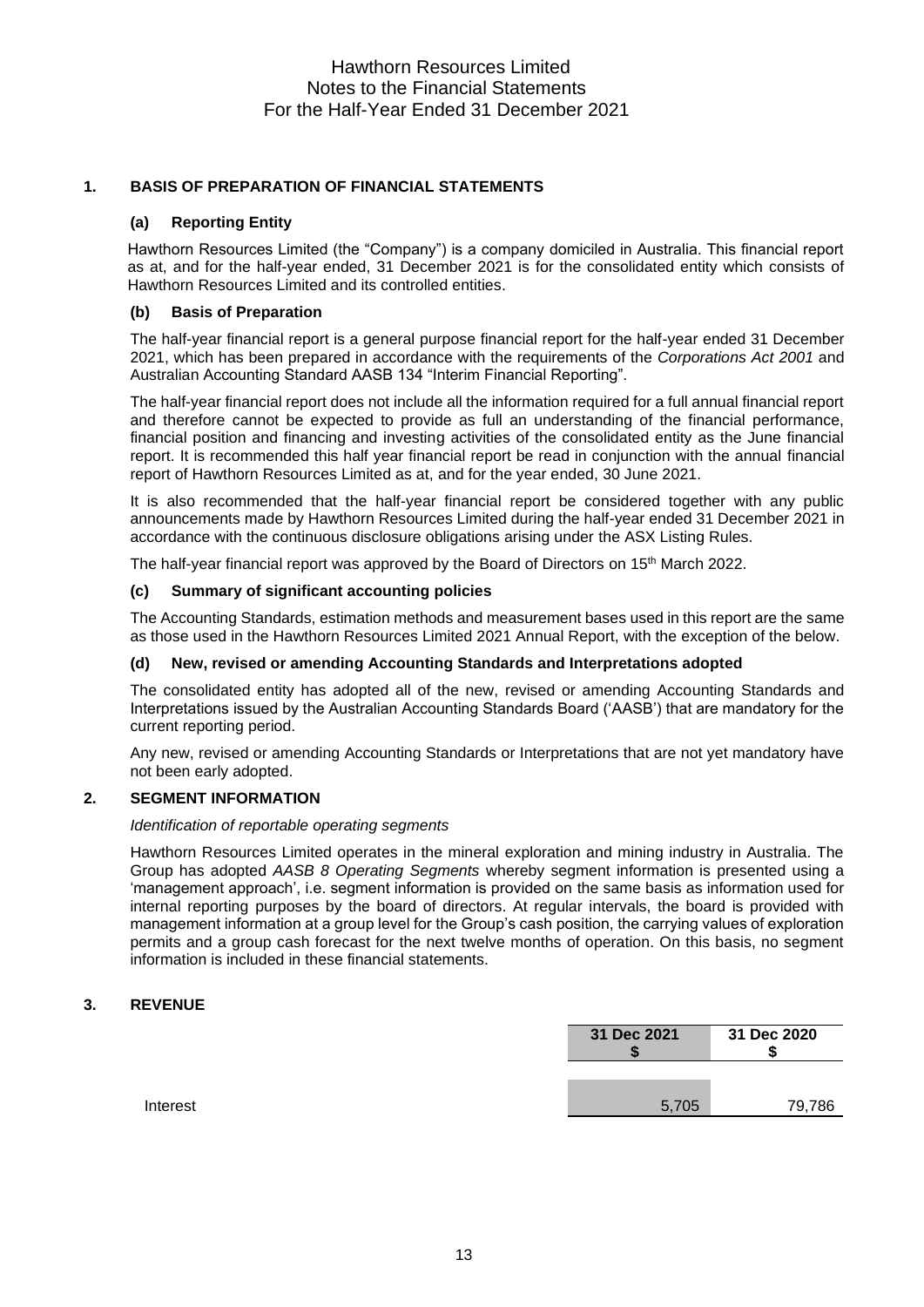# Hawthorn Resources Limited Notes to the Financial Statements For the Half-Year Ended 31 December 2021

# **4. EXPLORATION EXPENDITURE**

| (a) Reconciliation of movements during period                                                                                                                                          | 31 Dec 2021                         | 30 June 2021                                      |
|----------------------------------------------------------------------------------------------------------------------------------------------------------------------------------------|-------------------------------------|---------------------------------------------------|
| Opening balance                                                                                                                                                                        | 3,461,575                           | 2,389,852                                         |
| Costs incurred during the year<br>Non-controlling interest contribution<br>Exploration expenditure written off during the year<br>Exploration expenditure impaired during the year (c) | 625,829<br>(133, 941)<br>(239, 117) | 1,772,552<br>(108, 621)<br>(127,980)<br>(464,228) |
| Closing balance                                                                                                                                                                        | 3,714,346                           | 3,461,575                                         |

# *(b) Critical Judgements*

The ultimate recoupment of capitalised expenditure in relation to each area of interest is dependent on the successful development and commercial exploitation or, alternatively, sale of the respective areas the results of which are still uncertain.

## *(c) Impairment*

At 30 June 2021 the Company reviewed its projects and its available resources. Based on planned focus upon the TLMJV and Mount Bevan Iron Ore projects it was determined that all other projects should be expensed. Consequently, the expenditure incurred on these other projects during the current half year does not meet the criteria for recognition as an asset set out in AASB 6 and has been written off to profit or loss.

The Directors have considered the on-going impact of the COVID-19 pandemic. Based on information currently available the Directors believe there is no further impact on the impairment of the assets.

## **5. CONTRIBUTED EQUITY**

|                 | <b>Consolidated</b>     |            |                     |            |  |
|-----------------|-------------------------|------------|---------------------|------------|--|
|                 | <b>31 December 2021</b> |            | <b>30 June 2021</b> |            |  |
|                 | No. of shares           |            | No. of shares       |            |  |
|                 |                         |            |                     |            |  |
| Ordinary shares | 333,515,613             | 54.084.505 | 333,515,613         | 54.084.505 |  |

## **Terms and Conditions of Issued Capital**

### *Ordinary Shares (quoted): HAW*

Holders of ordinary shares are entitled to receive dividends as declared from time to time and are entitled to one vote per share at shareholders meetings. In the event of winding up of the Company ordinary shareholders rank after all other shareholders and creditors and are fully entitled to any proceeds of liquidation.

## **6. DIVIDENDS**

No dividends were proposed or paid during the period.

During the half year end 31 December 2020, a special dividend was issued. The amount per share was \$0.0158, with the total dividend amounting to \$5,265,190.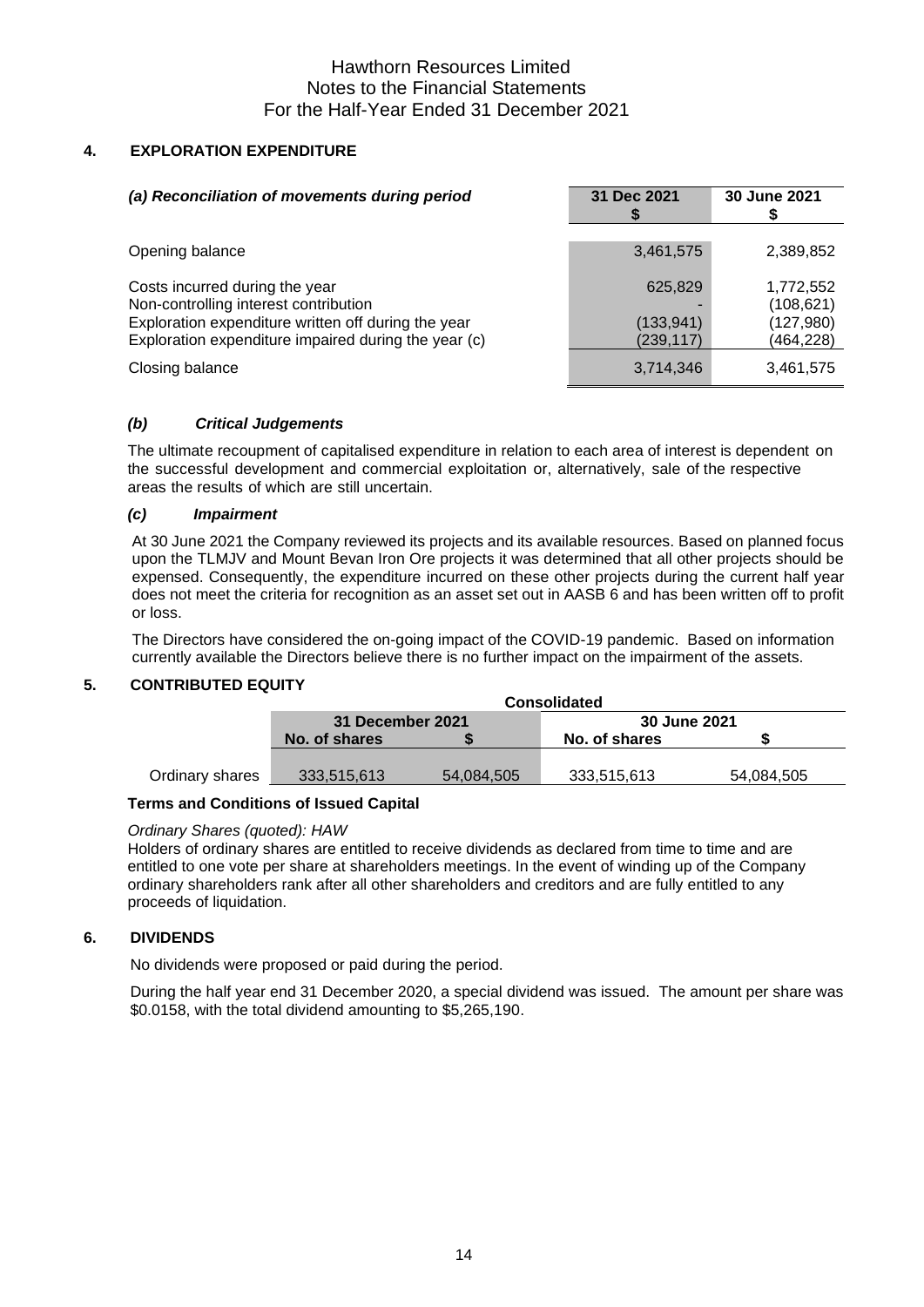# Hawthorn Resources Limited Notes to the Financial Statements For the Half-Year Ended 31 December 2021

# **7. EARNINGS PER SHARE**

### **Basic and diluted earnings per share**

|                                                                                                                                           | <b>Consolidated</b> |             |
|-------------------------------------------------------------------------------------------------------------------------------------------|---------------------|-------------|
|                                                                                                                                           | 2021                | 2020        |
| Basic and diluted (loss) / earnings per share is<br>calculated as follows<br>(Loss) / Profit for the half year attributable to<br>members | (1,019,415)         | (1,780,221) |

|                                                                                  | <b>Consolidated</b>         |                             |
|----------------------------------------------------------------------------------|-----------------------------|-----------------------------|
|                                                                                  | 2021<br>Number of<br>shares | 2020<br>Number of<br>shares |
| Weighted average number of ordinary shares at<br>the end of the financial period | 333,515,613                 | 333,515,613                 |
| Basic (Loss) / Profit Per Share (cents)                                          | (0.306)                     | (0.534)                     |
| Weighted average number of ordinary shares at<br>the end of the financial period | 333,515,613                 | 333,515,613                 |
| Diluted (Loss) / Profit Per Share (cents)                                        | (0.306)                     | (0.534)                     |

### *Options*

There were no outstanding options at 31 December 2021 or 31 December 2020.

### *Performance rights*

There are no outstanding performance rights at 31 December 2021.

# **8. CONTINGENT LIABILITIES**

There has been no change in contingent liabilities since the last annual report date.

## **9. EVENTS AFTER BALANCE DATE**

As announced in the ASX release on 14 February 2022 entitled "Company Update", the Company Secretary, Mourice Garbutt, retired and Glenn Fowles was appointed in his position.

In addition to advising the change of Company Secretary, this release provided an update about the gold activities of the Trouser Legs Mining JV. This update noted the agreement between the JV and Golden Mile Milling to process an initial run of 50,000 tonnes of stockpiled low-grade ore at the Lakewood mill in Kalgoorlie. A parcel of 27,580 dry metric tonnes was initially processed, and a second parcel of 22,000 tonnes has recently been processed. The processed ore is expected to generate revenues for the joint venture, and it is expected to be cash flow positive.

Other than the above, there have not been any matters or circumstances, other than those referred to in the financial statements or referred to elsewhere in this Directors' Report, that have arisen since the end of the financial halfyear, that have significantly affected, or may significantly affect, the operations of the consolidated entity, the results of those operations, or the state of affairs of the consolidated entity in future financial years.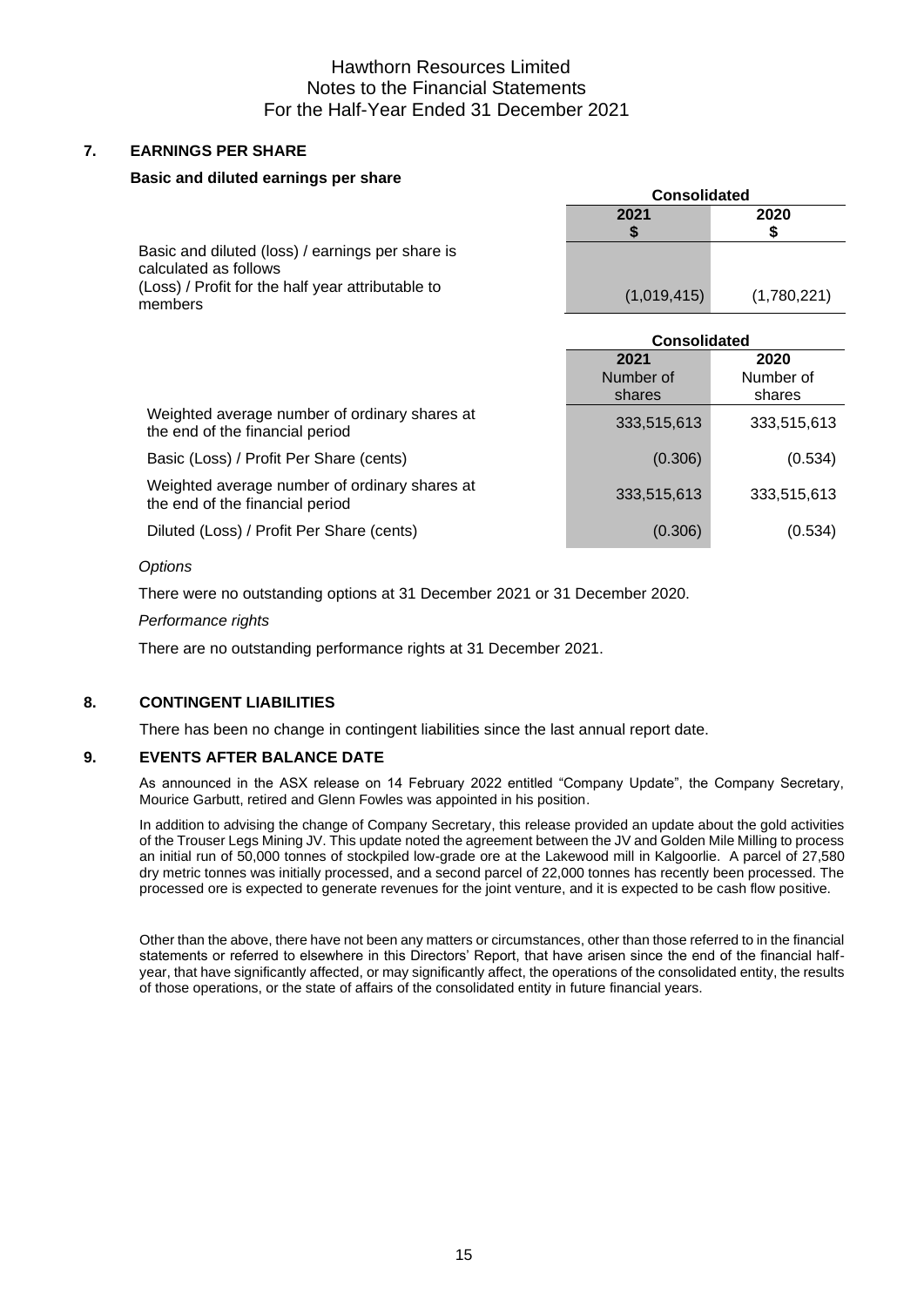# Hawthorn Resources Limited Director's Declaration For the Half-Year Ended 31 December 2021

# **DIRECTOR'S DECLARATION FOR THE HALF-YEAR ENDED 31 DECEMBER 2021**

In the opinion of the directors' of Hawthorn Resources Limited:

- 1. the financial statements and notes to the financial statements, are in accordance with the *Corporations Act 2001*, including:
	- (i) giving a true and fair view of the financial position of the consolidated entity as at 31 December 2021 and of its performance, as represented by the results of its operations and cash flows for the half-year ended on that date; and
	- (ii) complying with Australian Accounting Standard AASB *134 Interim Financial Reporting and the Corporations Regulations 2001*; and
- 2. there are reasonable grounds to believe that the Company will be able to pay its debts as and when they become due and payable.

Dated at Melbourne this 15<sup>th</sup> day of March 2022.

Signed in accordance with a resolution of the directors:

MarkKer.

M. G. Kerr Managing Director and CEO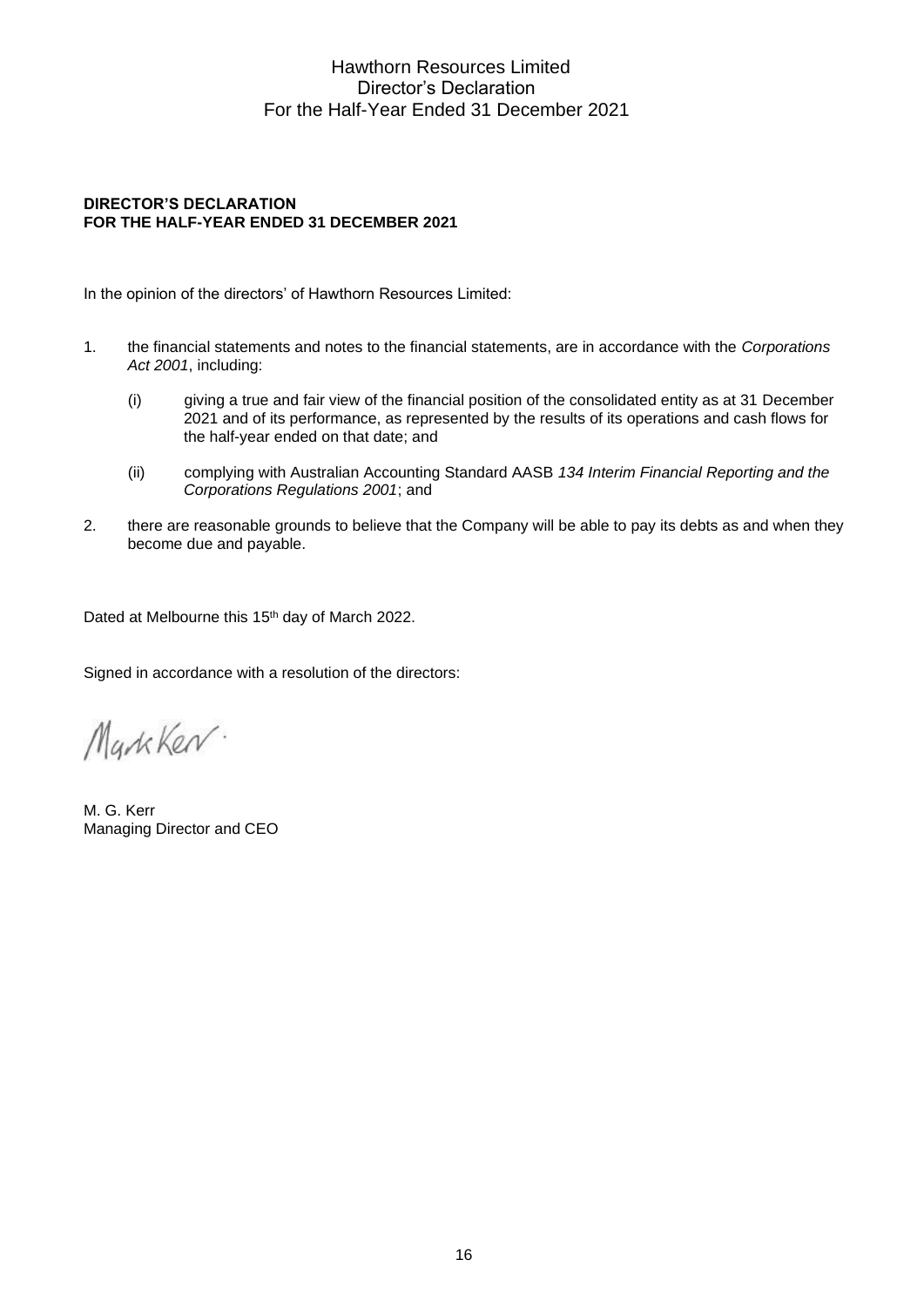

Collins Square, Tower Four Level 18, 727 Collins Street Melbourne VIC 3008 GPO Box 5099 Melbourne VIC 3001 Australia

# **INDEPENDENT AUDITOR'S REVIEW REPORT**

To the members of Hawthorn Resources Limited

# **Report on the Half-Year Financial Report**

# **Conclusion**

We have reviewed the half-year financial report of Hawthorn Resources Limited (the Company) and its subsidiaries (the Group), which comprises the consolidated statement of financial position as at 31 December 2021, the consolidated statement of profit or loss and other comprehensive income, the consolidated statement of changes in equity and the consolidated statement of cash flows for the halfyear ended on that date, a summary of significant accounting policies and other explanatory information, and the directors' declaration.

Based on our review, which is not an audit, we have not become aware of any matter that makes us believe that the accompanying half-year financial report of the Group does not comply with the *Corporations Act 2001* including:

- (i) Giving a true and fair view of the Group's financial position as at 31 December 2021 and of its financial performance for the half-year ended on that date; and
- (ii) Complying with Accounting Standard AASB 134 *Interim Financial Reporting* and the *Corporations Regulations 2001.*

## **Basis for conclusion**

We conducted our review in accordance with ASRE 2410 *Review of a Financial Report Performed by the Independent Auditor of the Entity*. Our responsibilities are further described in the *Auditor's Responsibilities for the Review of the Financial Report* section of our report. We are independent of the Company in accordance with the auditor independence requirements of the *Corporations Act 2001* and the ethical requirements of the Accounting Professional and Ethical Standards Board's APES 110 *Code of Ethics for Professional Accountants (including Independence Standards)* (the Code) that are relevant to the audit of the annual financial report in Australia. We have also fulfilled our other ethical responsibilities in accordance with the Code.

We confirm that the independence declaration required by the *Corporations Act 2001* which has been given to the directors of the Company, would be the same terms if given to the directors as at the time of this auditor's review report.

## **Responsibility of the directors for the financial report**

The directors of the Company are responsible for the preparation of the half-year financial report that gives a true and fair view in accordance with Australian Accounting Standards and the *Corporations Act 2001* and for such internal control as the directors determine is necessary to enable the preparation of the half-year financial report that gives a true and fair view and is free from material misstatement, whether due to fraud or error.

BDO Audit Pty Ltd ABN 33 134 022 870 is a member of a national association of independent entities which are all members of BDO Australia Ltd ABN 77 050 110 275, an Australian company limited by guarantee. BDO Audit Pty Ltd and BDO Australia Ltd are members of BDO International Ltd, a UK company limited by guarantee, and form part of the international BDO network of independent member firms. Liability limited by a scheme approved under Professional Standards Legislation.